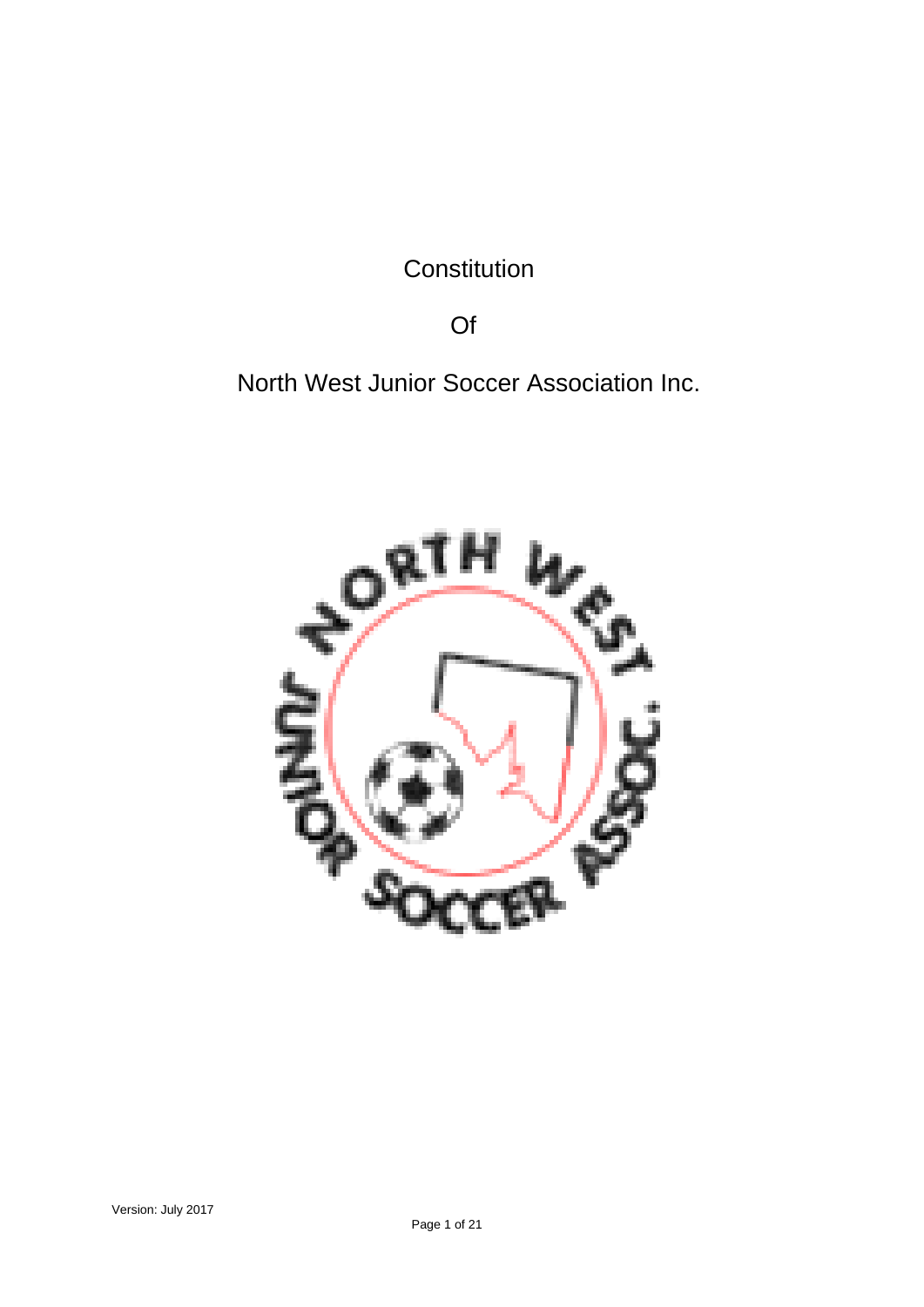# **TABLE OF CONTENTS**

| 19. ATTENDANCE AT GENERAL MEETINGS AND APPOINTMENT OF DELEGATES  15 |  |
|---------------------------------------------------------------------|--|
|                                                                     |  |
|                                                                     |  |
|                                                                     |  |
|                                                                     |  |
|                                                                     |  |
|                                                                     |  |
|                                                                     |  |
|                                                                     |  |
|                                                                     |  |
|                                                                     |  |
|                                                                     |  |
|                                                                     |  |
|                                                                     |  |
|                                                                     |  |
|                                                                     |  |
|                                                                     |  |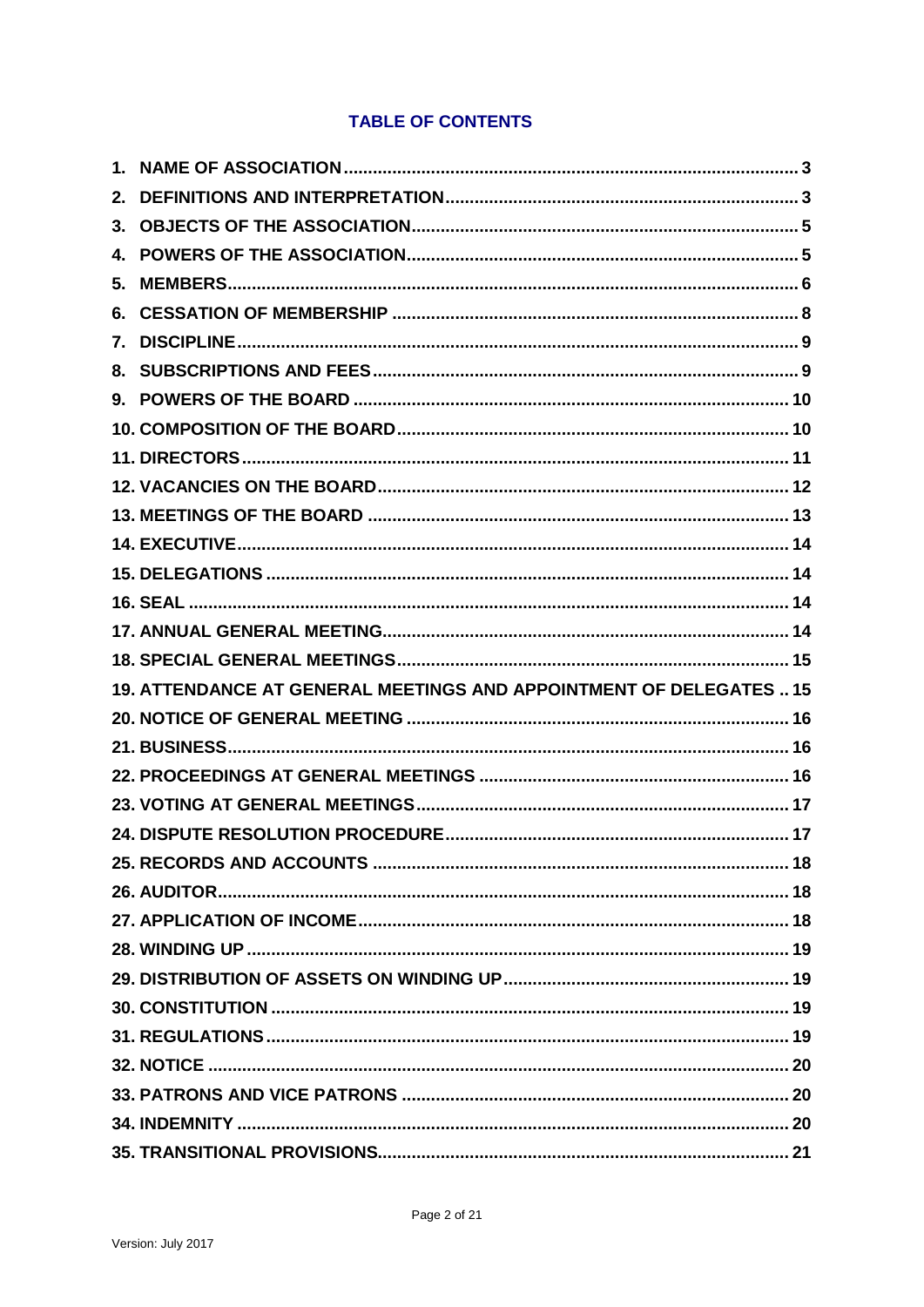### **CONSTITUTION**

#### **of**

# **North West Junior Soccer Association**

### <span id="page-2-0"></span>**1. NAME OF ASSOCIATION**

The name of the association is "North West Junior Soccer Association Incorporated" (**"Association")**

# <span id="page-2-1"></span>**2. DEFINITIONS AND INTERPRETATION**

### <span id="page-2-2"></span>**2.1 Definitions**

In this Constitution unless the contrary intention appears:

**"Act"** means the *Associations Incorporation Act 1985 (SA)*.

**"Annual General Meeting"** means a meeting of the kind described in clause 17(a).

**"Board"** means the body consisting of the Directors and constituting the committee for the purposes of the Act.

**"Constitution"** means this constitution of the Association.

**"Delegate"** means, in respect of a Full Member, the person for the time being appointed as the Ordinary Member's delegate under clause 19(b).

**"Director"** means a member of the Board appointed under clause 11 and includes any person acting in that capacity from time to time appointed in accordance with this Constitution.

**"Football"** means "Association Football" as recognised by FIFA

**"FIFA"** means Federation Internationale de Football Association.

"**Fiscal year**" means the year ending on the next 30 September following incorporation and thereafter a period of 12 months commencing on 1 October and ending on 30 September each year.

**"General Meeting"** means a general meeting of Members and includes the Annual General Meeting or any Special General Meeting.

**"Individual Member"** means a person admitted as a member of the Association under clause 5.

**"Intellectual Property"** means all rights subsisting in copyright, business names, names, trademarks (or signs), logos, designs, equipment including computer software, images (including photographs, videos or films) or service marks relating to the Association or any activity of or conducted, promoted or administered by the Association in South Australia.

**"Life Member"** means an individual appointed as a life member of the Association under **clause** 5.

**"Member"** means a member for the time being of the Association.

**"Objects"** means the objects of the Association in clause 3.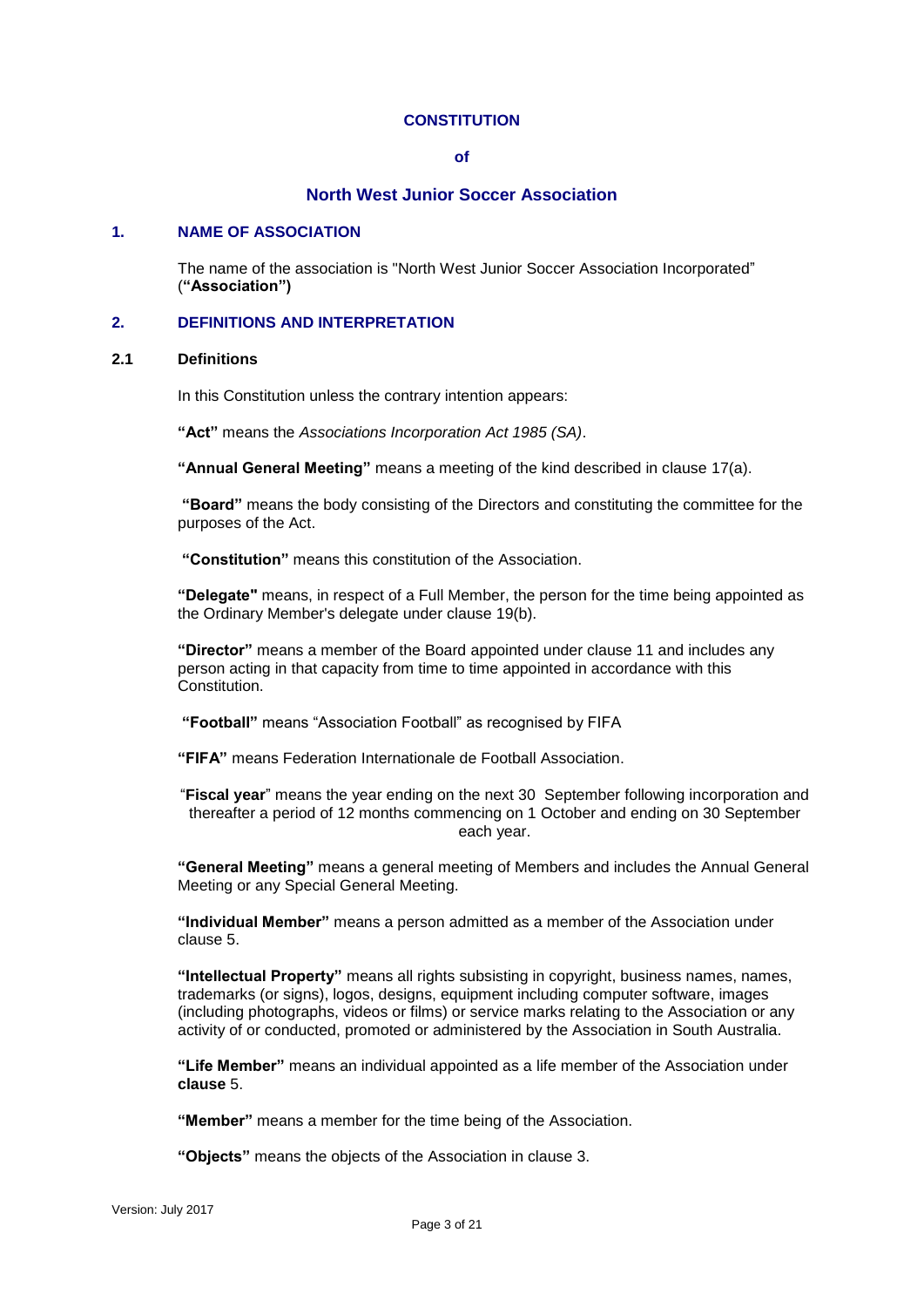**"Full Member"** means a School which is admitted as an Full Member under clause 5.

**"Ordinary Resolution"** means;

- (a) at a meeting of Members, a resolution passed at a General Meeting by a majority of Members present, entitled to vote and voting;
- (b) at a meeting of the Board or a committee of the Board, a resolution passed by a majority of those present, entitled to vote and voting.

**"Participants"** means persons who participate in Football whether as players, coaches, spectators, referees or other officials.

**"Region"** means the geographical area containing the Member Schools.

**"Regulation"** means a rule, regulation, by-law or policy made by the Board under this Constitution.

**"School"** means a school that enters teams or players in the Football program administered by the Association.

**"Seal"** means the common seal of the Association.

**"Special General Meeting"** means a general meeting of Members convened in accordance with clause 18.

**"Special Resolution"** means a resolution passed at General Meeting of the Members if:

- (a) at least 21 days written notice specifying the intention to propose the resolution as a special resolution has been given to all Members; and
- (b) it is passed at a duly convened meeting of the Members by a majority of not less than three-quarters of Members present, entitled to vote and voting.

# **2.2 Interpretation**

In this Constitution:

- (a) a reference to a function includes a reference to a power, authority and duty;
- (b) a reference to the exercise of a function includes, where the function is a power, authority or duty, a reference to the exercise of the power or authority of the performance of the duty;
- (c) words importing the singular include the plural and vice versa;
- (d) words importing any gender include the other genders;
- (e) persons include corporations and bodies politic;
- (f) references to a person include the legal personal representatives, successors and permitted assigns of that person;
- (g) a reference to a statute, ordinance, code or other law includes regulations and other statutory instruments under it and consolidations, amendments, reenactments or replacements of any of them (whether of the same or another legislative authority having jurisdiction); and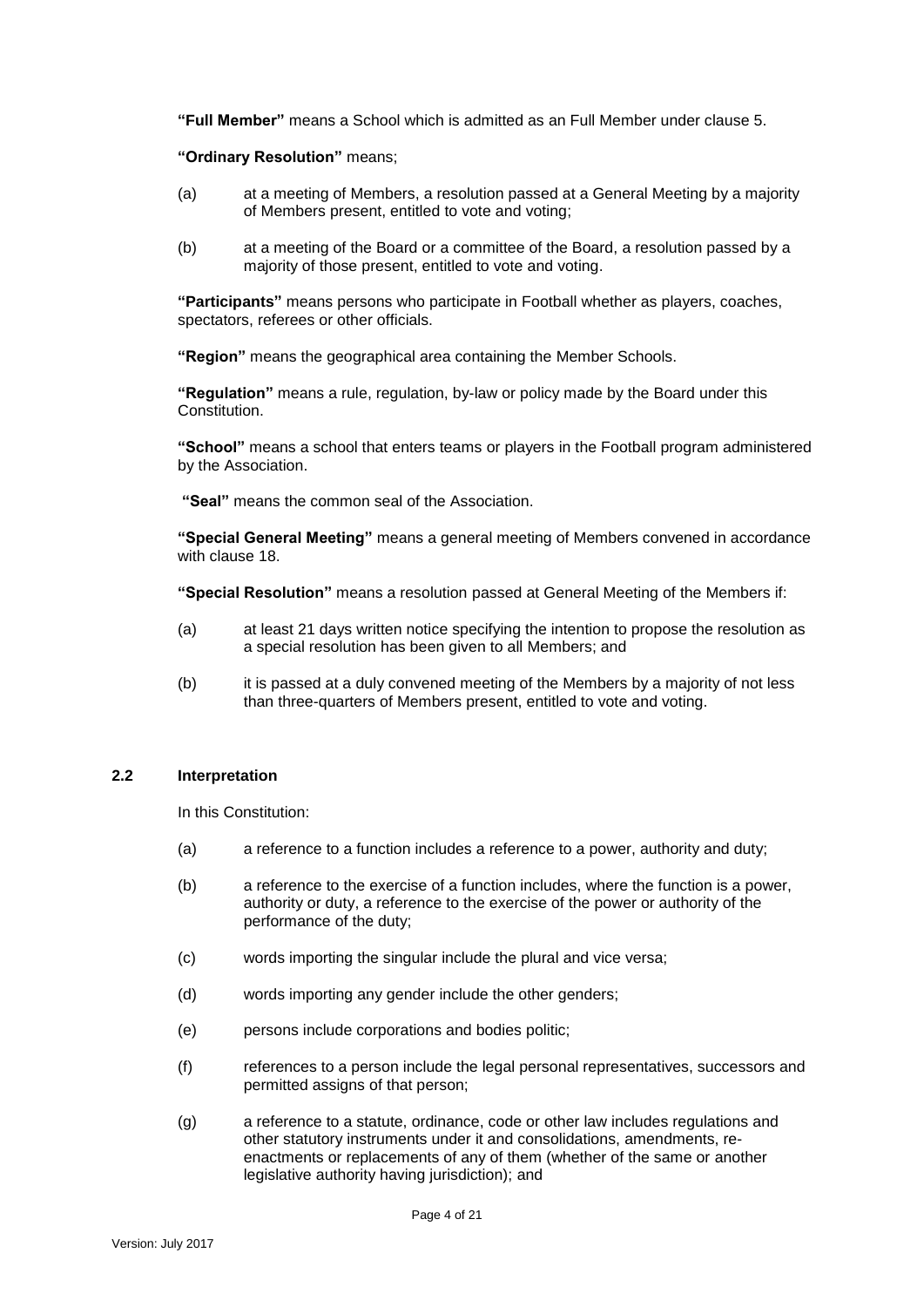(h) unless the contrary intention appears, a requirement that something is in writing will be met if it is produced by electronic, photographic, lithographic or other means by which it can readily be read and reproduced.

# **2.3 Resolutions**

Where this Constitution requires or permits a decision to be made or a resolution to be passed by a General Meeting, the Board or a sub-committee of the Board, the decision may be made or the resolution may be passed by Ordinary Resolution unless either this Constitution or the Act requires otherwise.

# **2.4 The Act**

- (a) Words and phrases which are defined in the Act and which are not specifically defined in clause [2.1](#page-2-2) above have the same meanings in this Constitution as they do in the Act.
- (b) Model rules under the Act are expressly displaced by this Constitution.

# <span id="page-4-0"></span>**3. OBJECTS OF THE ASSOCIATION**

The objects of the association are to:

- (a) Conduct, encourage, promote, advance and administer the playing of Football for primary school aged children throughout the region.
- (b) Provide and promote education of coaches, referees and administrators
- (c) Adopt the rules of Football as may be determined from time to time by FIFA with modifications as required to assist Participants to develop competency in and understanding of Football in the region.
- (d) Become associated or affiliated with any state sporting body or any state organisation which may govern, administer and regulate Football in South Australia and from time to time become disassociated or cease affiliation with any such state sporting body or state organisation.
- (e) Maintain and enhance the reputation of Football and the standards of play and behaviour of Participants in the region.
- (f) Adopt and implement relevant policies and procedures of any state sporting body or any state organisation which may govern, administer and regulate Football in South Australia
- (g) Adopt and implement policies with regard to promoting the health, safety and protection and prevention of discrimination of Participants in the region.
- (h) Undertake and or do other reasonable things or activities which are necessary, incidental or conducive to the advancement of these Objects.

# <span id="page-4-1"></span>**4. POWERS OF THE ASSOCIATION**

For furthering the Objects, the Association shall have all the powers conferred by section 25 of the Act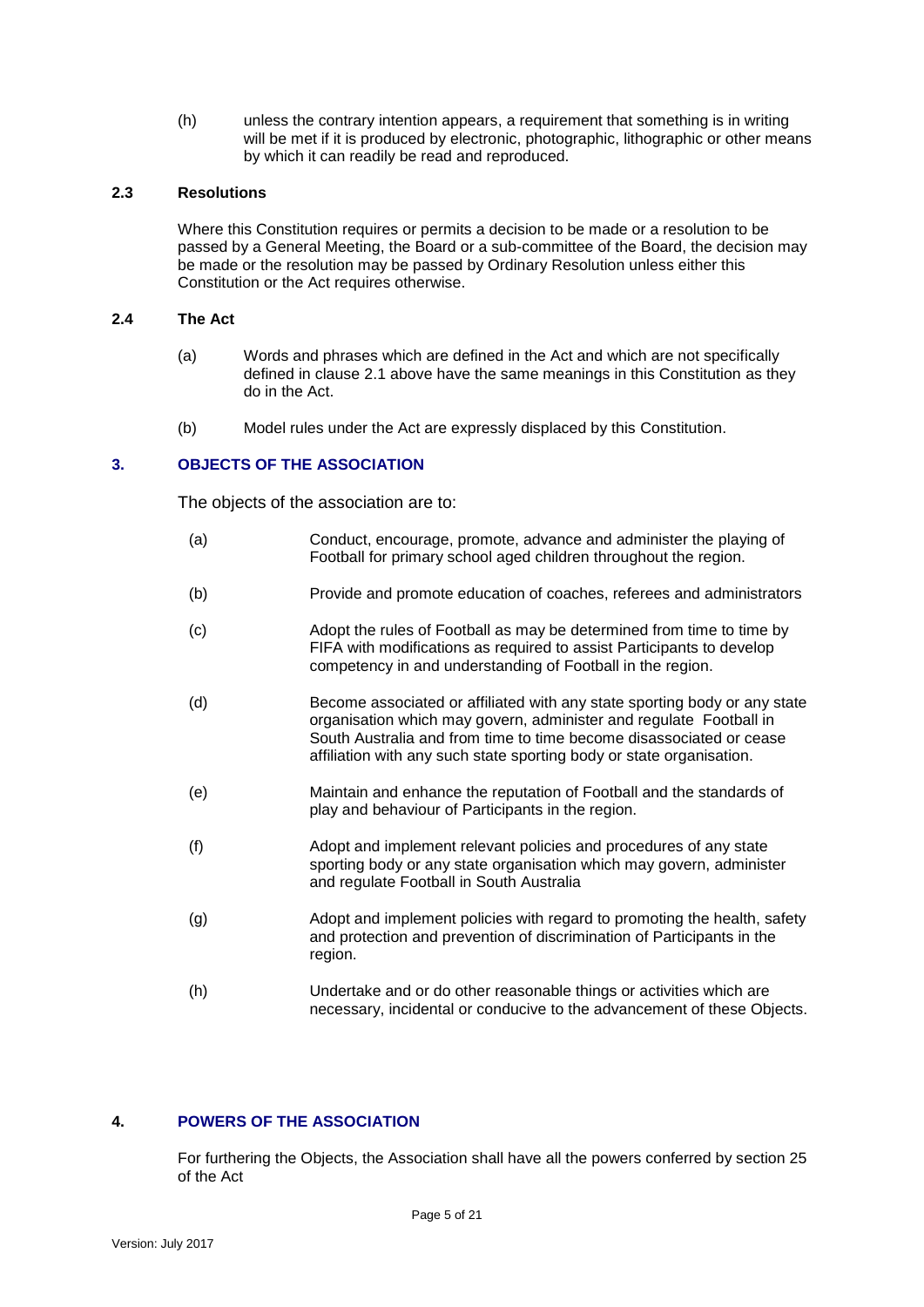# <span id="page-5-0"></span>**5. MEMBERS**

### **5.1 Categories of Members**

The Members of the Association consist of:

- (a) Life Members; and
- (b) Full Members; and
- (c) Individual Members.

### **5.2 Admission of Members**

- (a) A candidate for membership must apply to the Board in writing.
- (b) The application must:
	- (i) be in a form approved by the Board;
	- (ii) contain full particulars of the name and address and contact details of the applicant;
	- (iii) identify the category of membership for which the applicant is applying; and
	- (iv) contain any other information prescribed by Regulation for an application for membership in that category.

### **5.3 Discretion to accept or reject application**

- (a) The Directors may accept or reject an application whether the applicant has complied with the requirements in clause 5.2 or not. The Directors are not required, nor can they be compelled to provide any reason for rejection.
- (b) Membership begins on the later to occur of;
	- (i) acceptance of the application by the Directors; or
	- (ii) payment of any fees payable by the new Member.

# **5.4 Life Members**

- (a) Life Membership is the highest honour that can be bestowed by the Association for longstanding and valued service to the Association.
- (b) Any Member may recommend a person for Life Membership by notice in writing to the Board. A recommendation made under this clause must include a written report outlining the history of services of the nominee.
- (c) A person may be appointed a Life Member only by Special Resolution put to an Annual General Meeting by the Board.
- (d) A Life Member has the right to receive notice of General Meetings and to be present and to debate but not to vote at General Meetings.
- (e) A Life Member cannot be required to pay fees or subscriptions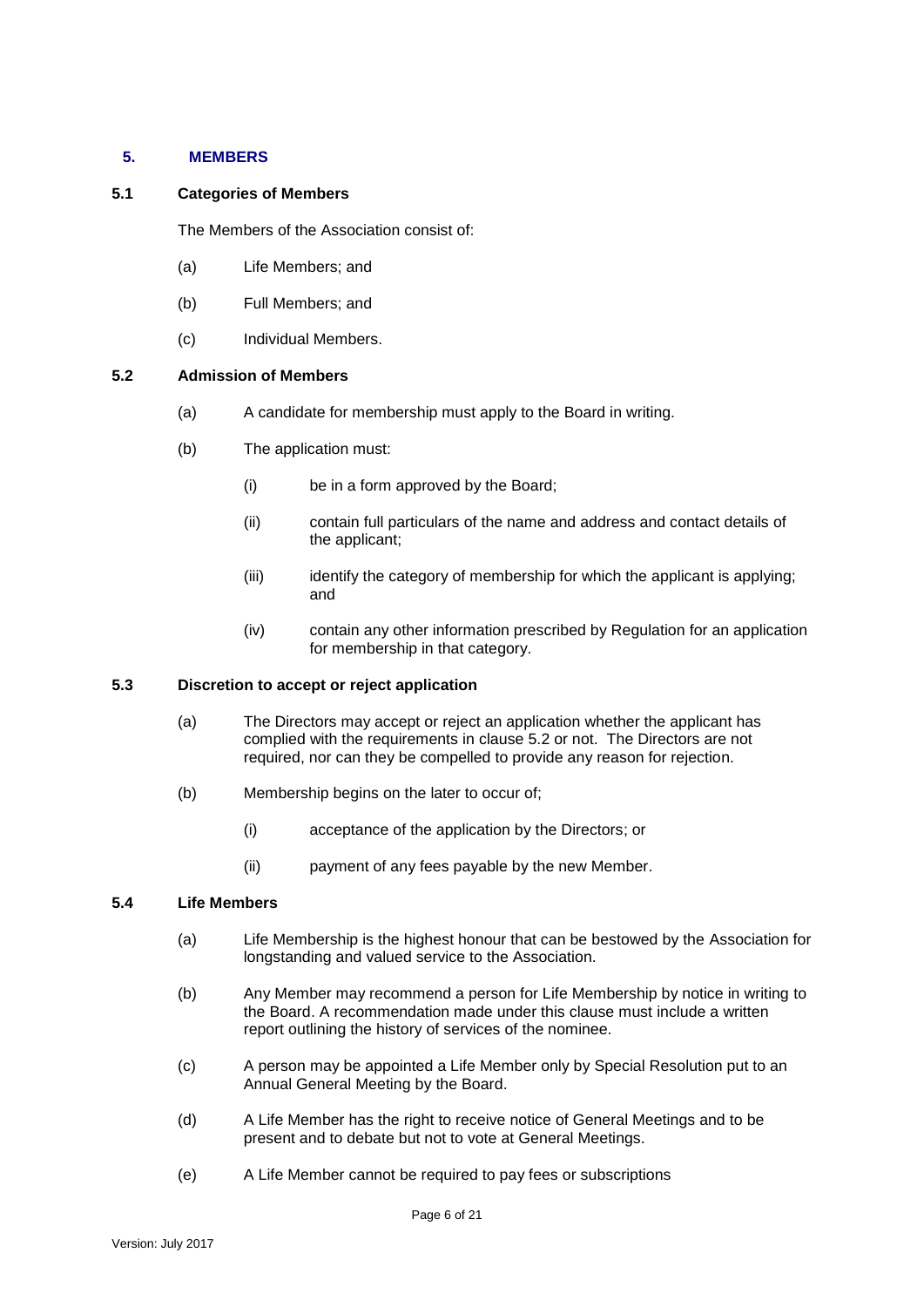# **5.5 Full Members**

- (a) A School may apply to the Board for admission to membership as a Full Member.
- (b) The School Principal shall be the Full Member's administrative authority in all matters connected with the Full Member and the Association.
- (c) An Full Member has the right to receive notice of General Meetings and to be present, debate and vote at General Meetings.
- (d) Each Full Member is taken, by virtue of that membership, to have agreed:
	- (i) that it recognises the Association and any state sporting body or state organisation that the Association is affiliated with as the authority for Football in the region .
	- (ii) that it will conscientiously attend General Meetings;

# **5.6 Individual Members**

.

- (a) An individual who has an interest in Football may apply to be an Individual Member.
- (b) An Individual Member has the right to receive notice of General Meetings and to be present and to debate but not to vote at General Meetings.

### **5.7 Obligations of Members**

Each Member must:

- (a) treat all staff, contractors and representatives of the Association with respect and courtesy at all times;
- (b) maintain and enhance the standards, quality and reputation of both the Association and Football;
- (c) not act in a manner unbecoming of a Member or prejudicial to the Objects or the interests or reputation of the Association; and
- (d) in the case of a Full Member:
	- (i) take reasonable steps to prevent any of the Participants associated with it from acting in a way that is likely to bring the Association or Football into disrepute or which might adversely affect or derogate from the standards, quality and reputation of Football and its maintenance and development; and
	- (ii) take reasonable steps to discipline appropriately any of the Participants associated with it if the Participants act in such a way.

### **5.8 Register of Members**

- (a) The Association must keep and maintain a register of Members in accordance with the Act.
- (b) In addition to the information required by the Act, the Register may contain such other information as the Board considers appropriate.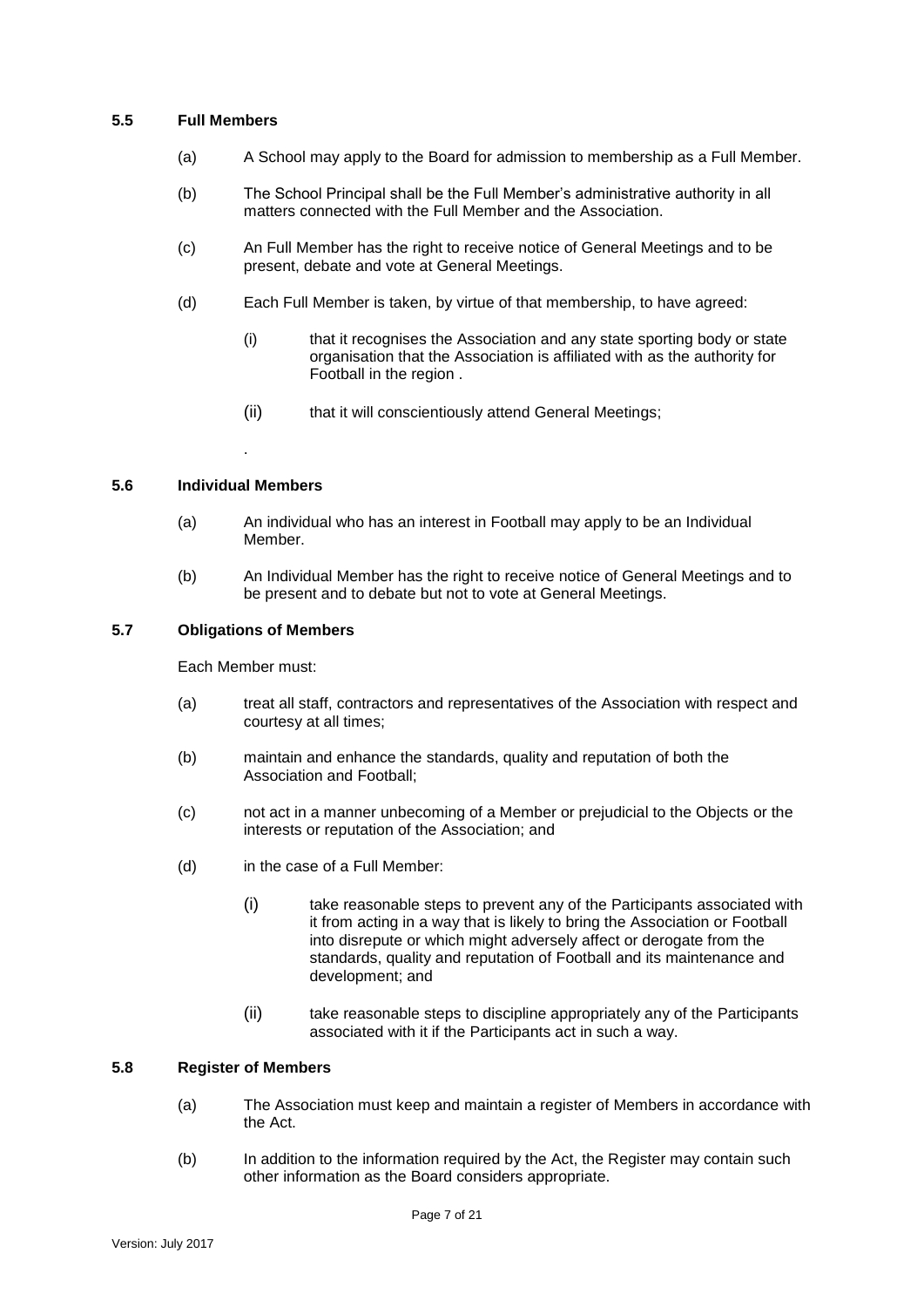(c) Members must provide the Association with the details required by the Association to keep the register complete and up to date.

# **5.9 Effect of Membership**

This Constitution constitutes a contract between each of the Members and the Association and each Member is bound by:

- (a) this Constitution;
- (b) the Regulations;
- (c) The Dispute Resolution Procedure set out in clause 24:
	- (i) while a Member; and
	- (ii) after ceasing to be a Member, in respect of disputes relating to a matter arising while they were a member

# <span id="page-7-0"></span>**6. CESSATION OF MEMBERSHIP**

# **6.1 General**

A Member ceases to be a Member of the Association if:

- (a) the Member dies;
- (b) the Member is dissolved, wound up or bankrupted;
- (c) the Member resigns from membership in accordance with clause 6.2;
- (d) in the case of a Full Member, the Member ceases to have eligible teams participating in the Association's current Football program; or
- (e) the Member is expelled from the Association under clause 6.3:

### **6.2 Notice of Resignation**

A Member may resign from membership of the Association on one month's notice in writing to the Association. A resigning Member is liable for any outstanding fees or subscriptions which may be recovered as a debt due to the Association.

### **6.3 Expulsion for breach**

- (a) Subject to clause 6.3(c) but despite anything contained in any Regulation made under clause 7(a), the Board may expel a Member from membership of the Association if, in the opinion of the Board, the Member has materially breached any of its obligations under this Constitution or the Regulations.
- (b) The Board may, in its discretion, convene a judiciary committee under clause 7(c) to hear and determine an allegation that a Member has materially breached one or more of its obligations under this Constitution or the Regulations and to make recommendations to the Board about the appropriate consequences of its findings. The Board may rely on the findings and recommendations of the judiciary committee.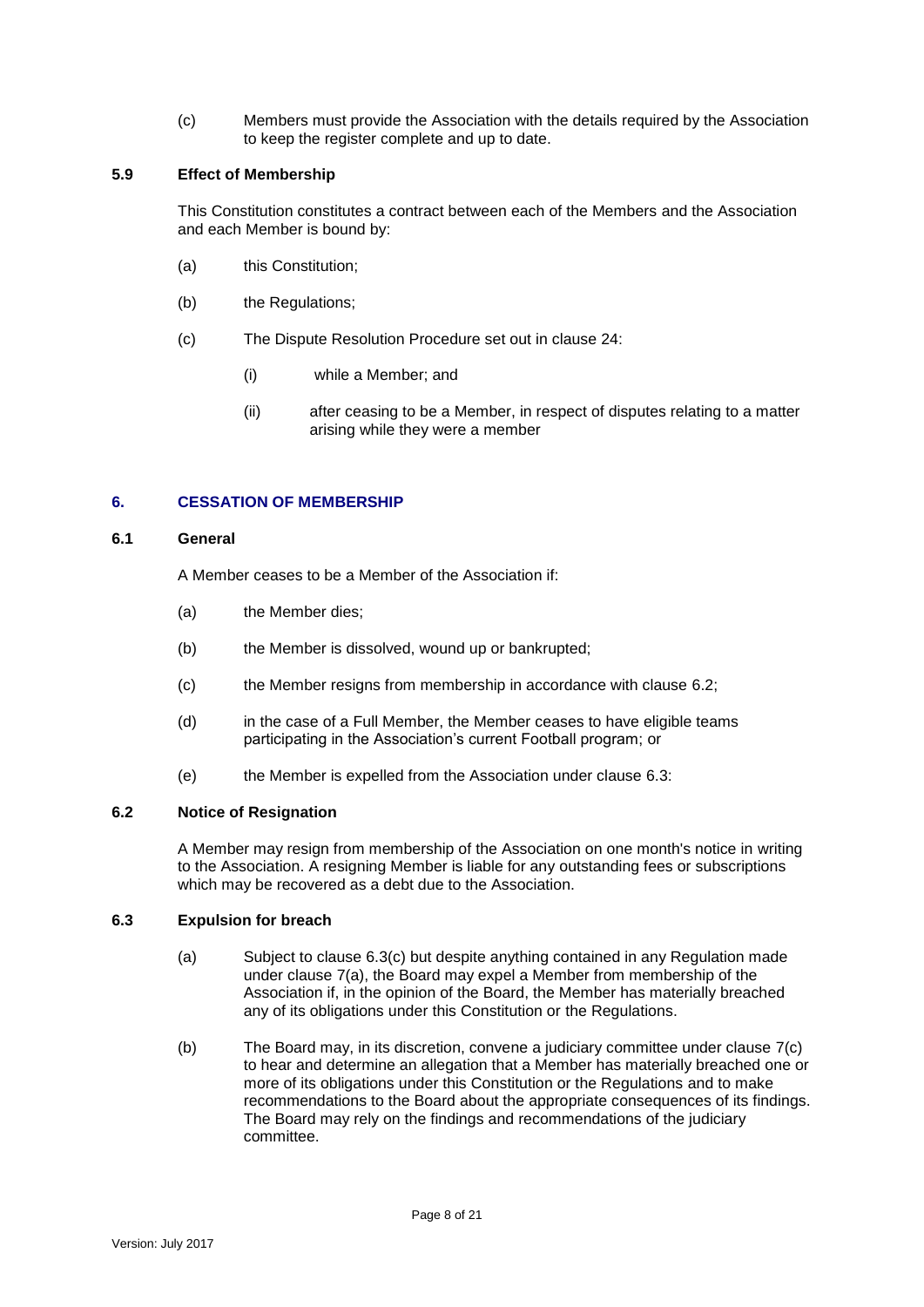(c) A member may not be expelled under clause 6.3(a) unless the Member has been afforded natural justice.

# **6.4 Return of Property**

A Member who ceases to be a Member must not thereafter use any property of the Association (including, without limitation, its Intellectual Property) and must immediately return to the Association all of the Association's documents, records or other property in the possession, custody or control of the former Member.

# **6.5 Membership may be Reinstated**

- (a) Nothing in this clause 6 prevents a former Member from applying for readmission to Membership but, in considering the readmission application the Board is entitled to take into account the facts and circumstances in which the prior membership (or memberships) ceased.
- (b) Membership which has ceased under this clause 6 may be reinstated at the discretion of the Board without an application having been made under clause 6.5(a), with such conditions as it deems appropriate.

# **6.6 Refund of Membership Fees**

Membership fees or subscriptions paid by the former Member may, at the Board's discretion, be refunded on a pro-rata basis to the Member on cessation of the membership.

# <span id="page-8-0"></span>**7. DISCIPLINE**

- (a) The Board may make Regulations governing the hearing and determination of disputes, protests or complaints by or against Members or Participants and any other matter involving the enforcement of this Constitution or the Regulations against Members
- (b) A Regulation made under clause 7(a) may:
	- (i) provide for one or more judiciary committees or tribunals to hear and resolve cases falling under clause 7(a);
	- (ii) prescribe penalties for breaches of this Constitution or the Regulations;
	- (iii) invest a judiciary committee or tribunal with power to impose penalties;
	- (iv) and otherwise prescribe the procedures for dealing with cases falling under clause 7(a).
- (c) Despite any Regulation made under clause 7(a), the Board may itself deal with any disciplinary matter referred to it or appoint a judiciary committee to do so.
- (d) All proceedings relating to cases falling under clause7(a) must be conducted according to the rules of natural justice.

# <span id="page-8-1"></span>**8. SUBSCRIPTIONS AND FEES**

- (a) The Board will :
	- (i) fix annual membership subscriptions (if any);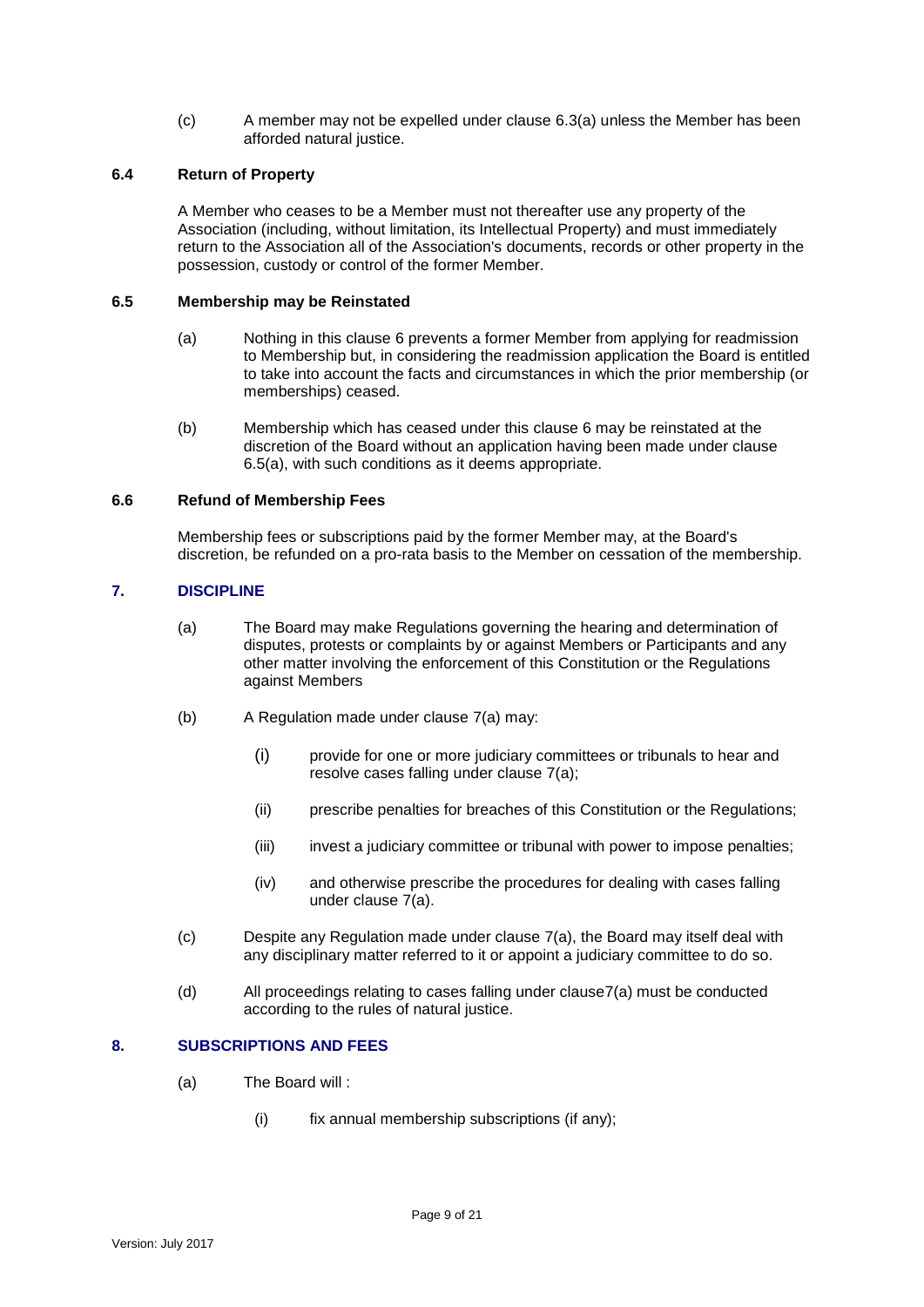- (ii) fix such other fees or levies as the Board considers prudent for the effective and sustainable management of the affairs of the Association; and
- (iii) determine the time for and manner of payment of the subscriptions, fees and levies by Members to the Association.
- (b) The Board may fix subscriptions, fees or levies at different rates for different categories of Membership and may determine that no subscriptions are payable by one or more of the categories for any year.
- (c) The Board may also authorise payment of subscriptions, fees or levies by instalments for some or all of the categories of membership and it may prescribe different terms of instalments for different categories of membership.
- (d) On admission to membership a new Member must pay the current full year's subscription unless the Board agrees to accept payment in instalments.
- (e) The Board may waive all or part of a Member's subscriptions, fees or levies and may agree terms of payment for a Member different from those applicable to other Members of the same category if the Board is satisfied that there are special reasons to do so.

### <span id="page-9-0"></span>**9. POWERS OF THE BOARD**

# **9.1 Board**

The Board constitutes the Committee for the purposes of the Act.

#### **9.2 General powers of Board**

Subject to the Act and this Constitution, the business and affairs of the Association must be managed by the Board which may exercise the powers of the Association for that purpose.

### **9.3 Limitation**

The Board may not cause the Association to disaffiliate from a state sporting body or state organisation without an Ordinary Resolution of the Members in General Meeting.

# <span id="page-9-1"></span>**10. COMPOSITION OF THE BOARD**

#### **10.1 Director**

A Director constitutes an Officer for the purposes of the Act.

#### **10.2 Composition of the Board**

- (a) The Board will comprise of up to nine (9) Directors, all of whom must be aged 18 years and over and shall be elected under clause 11.
- (b) The Board shall consist of a Treasurer, Secretary, Registrar and up to 6 other **Directors**
- (c) The duties of the Treasurer, Secretary and Registrar shall be defined in the Regulations.

### **10.3 Portfolios**

The Board may allocate portfolios to Directors.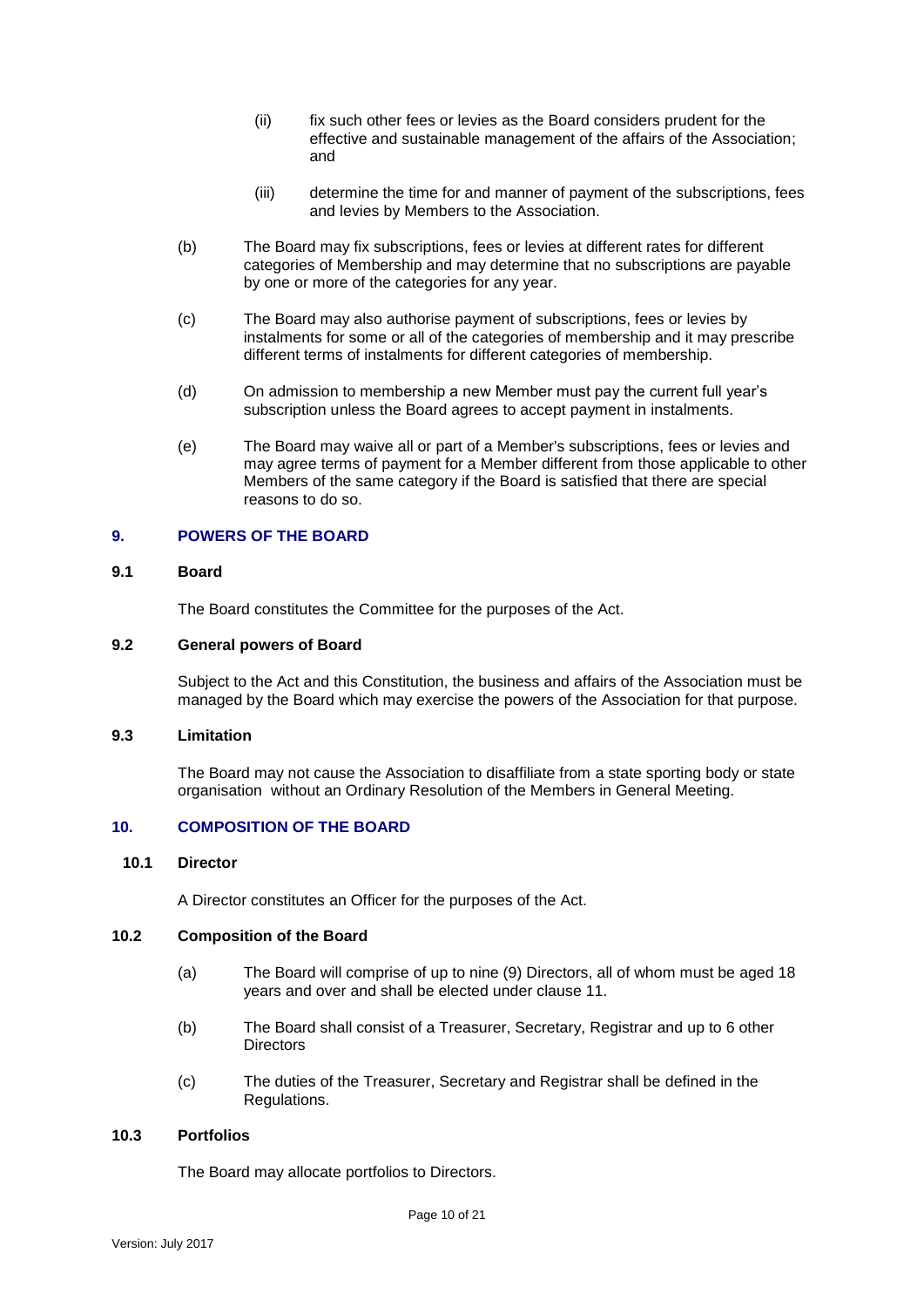# <span id="page-10-0"></span>**11. DIRECTORS**

### **11.1 Nominations**

- (a) The Board must call for nominations for Director at least forty-two (42) days prior to the Annual General Meeting.
- (b) The Board may, when it calls for nominations, indicate which portfolios on the Board it wishes to fill, the job descriptions for those portfolios and the qualifications or experience it considers desirable for those portfolios.
- (c) Subject to clause 11.3(c) and 12.1, nominees for Director positions on the board must be members of the Association for a period of not less than 3 calendar months prior to nomination.

### **11.2 Form of Nomination**

Nominations must:

- (a) be in writing;
- (b) be in the prescribed form (if any) provided for that purpose;
- (c) be signed by the nominee;
- (d) disclose any position the nominee holds in a School, Sporting Organisation or Club, including as an officer, a Participant, a Delegate or an employee; and
- (e) be delivered to the Association not less than twenty-eight (28) days before the date fixed for the Annual General Meeting.

# **11.3 Elections**

- (a) If the number of nominations received for the Board does not exceed the number of vacancies to be filled, then, subject to clause 11.3(f) those nominated will be declared elected at the Annual General Meeting.
- (b) If there are insufficient nominations received to fill all vacancies on the Board, nominations for the remaining Director positions may be made by Members from the floor of the Annual General Meeting. If the number of nominations received from the floor does not exceed the number of vacancies to be filled, then, subject to clause 11.3(f), those nominated will be declared elected at the Annual General Meeting.
- (c) If there are insufficient nominations received from Members to fill all vacancies on the Board, the remaining vacancies will be casual vacancies under clause 12.1. Nominations for the remaining casual vacancies may be made by any person from the floor of the Annual General Meeting. Nominations for casual vacancies are subject to Board approval and will be considered by the Board at the next scheduled Board meeting.
- (d) If at any stage the number of nominations for the Board exceeds the number of vacancies then to be filled, an election must be conducted at the Annual General Meeting.
- (e) Elections must be conducted by secret ballot or in such manner and by such method as may be determined by the Board from time to time or if the Board has not made a determination, by the method determined by the chairperson of the Annual General Meeting.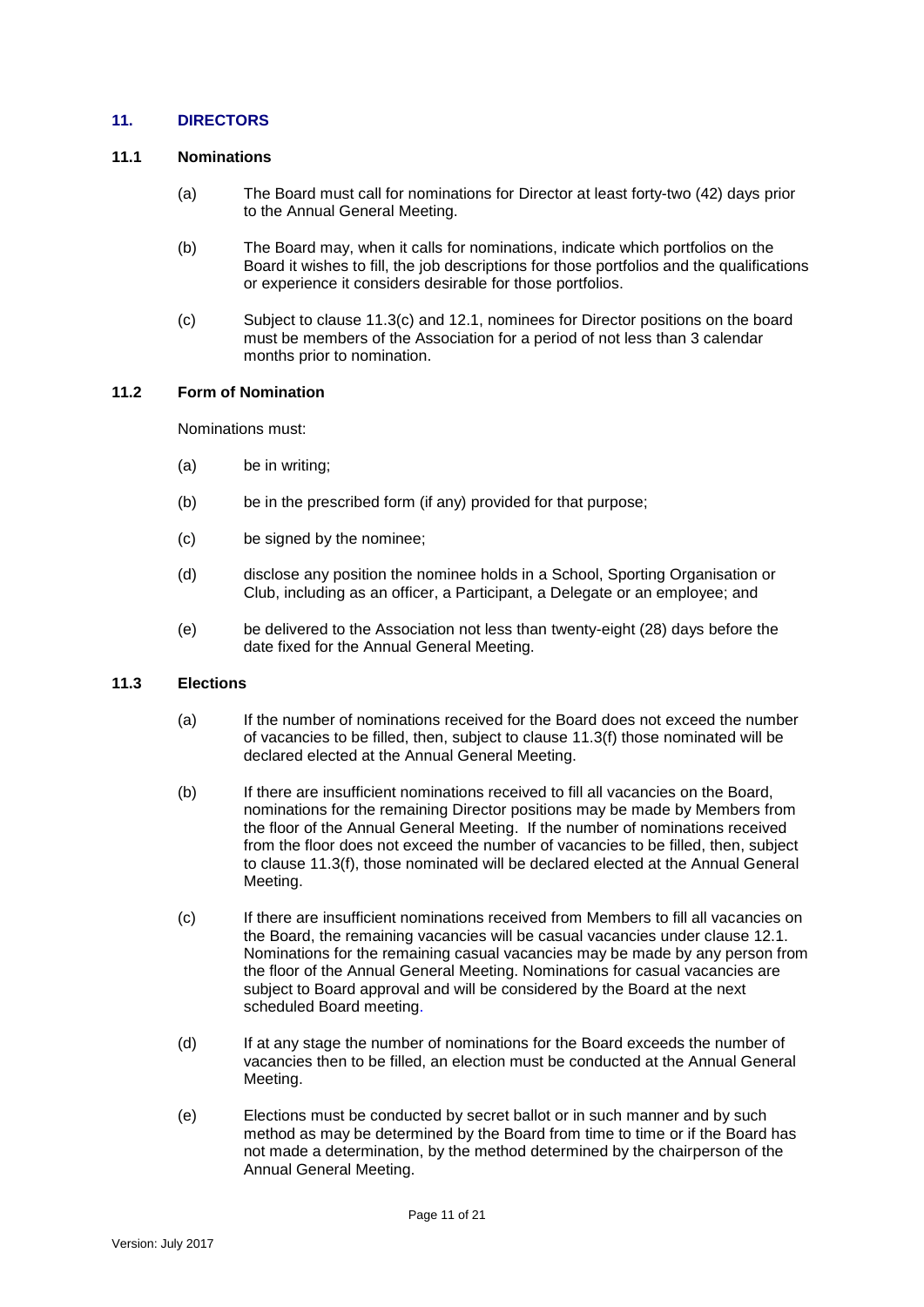- (f) At the end of the procedures described in clauses  $11.3(a)$  to  $11.3(e)$  above, any Full Member may demand a confirmatory vote in which case each Board Member appointed or elected under the preceding clauses at that meeting (**Prospective Director**) must have his or her appointment or election approved by Ordinary Resolution of the meeting. If the appointment or election of a Prospective Director is not approved by the meeting, he or she will not be entitled to take office.
- (g) If at the close of the Annual General Meeting, vacancies on the Board remain unfilled, the vacant positions will be casual vacancies under clause 12.1.

# **11.4 Term of Appointment for Elected Directors**

- (a) Subject to clause 11.4(b), the term of office of each Director begins at the conclusion of the Annual General Meeting at which their election occurs.
- (b) If the law requires the Director to have a particular qualification or clearance (for example, police clearance), the Director's term will not begin until the qualification or clearance has been established.
- (c) Subject to clause 11.4(d), the term of office of each Director ends at the conclusion of the second Annual General Meeting following their election, but the Director is eligible for re-election.
- (d) At least half of the Directors must retire every year. If the number of Directors whose term ends in any one year (**Retiring Directors**) is less than one half of the number of Directors, then an additional number of the Directors who are not due to retire (**Non-Retiring Directors**) must retire to make up one half.
- (e) If the Non-Retiring Directors cannot agree on which of the Non-Retiring Directors will retire, it will be determined by ballot.

# <span id="page-11-0"></span>**12. VACANCIES ON THE BOARD**

### **12.1 Casual Vacancies**

Any casual vacancy occurring in the position of Director may be filled by Ordinary Resolution of the Board. Persons filling casual vacancies need not be Members of the Association. A person appointed to fill a casual vacancy holds office only until the end of the next Annual General Meeting irrespective of the term of office of the person whom whom he or she replaces.

# **12.2 Grounds for Termination of Director**

The office of a Director becomes vacant if the Director:

- (a) dies;
- (b) becomes bankrupt or makes any arrangement or composition with her creditors generally;
- (c) becomes of unsound mind or a person whose person or estate is liable to be dealt with in anyway under the law relating to mental health;
- (d) is disqualified from office under section 30 of the Act;
- (e) resigns his or her office by notice in writing to the Association;
- (f) is absent without the consent of the Board from meetings of the Board held during a period of six (6) months;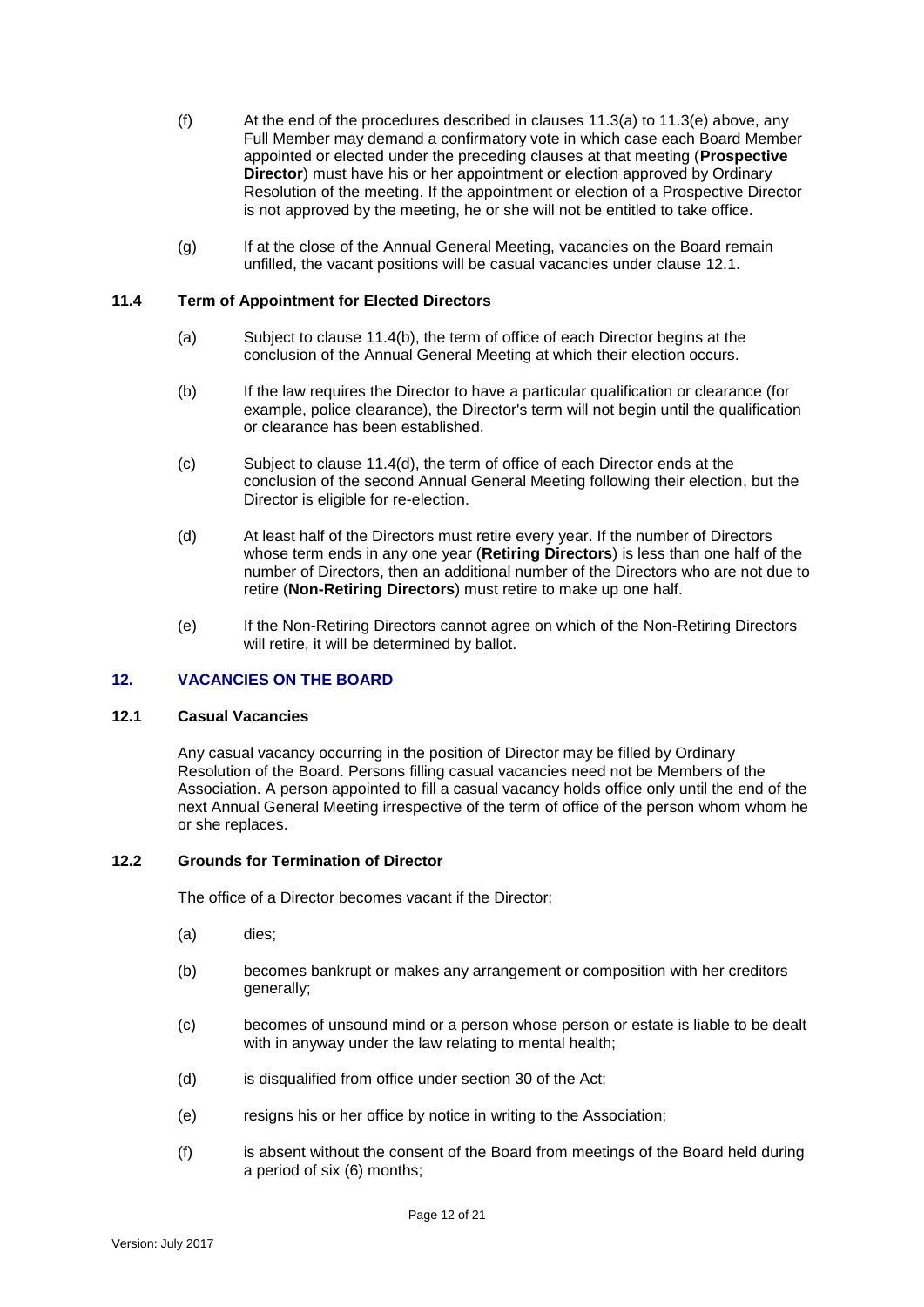- (g) is directly or indirectly interested in any contract or proposed contract with the Association and fails to declare the nature of his or her interest;
- (h) is removed by the Members in General Meeting; or
- (i) would otherwise be prohibited from being a director of a corporation under the *Corporations Act 2001 (Cth)*.

# **12.3 Board May Act**

If there are any vacancies on the Board, the remaining Directors may act but, if the number of remaining Directors is not sufficient to constitute a quorum at a meeting of the Board, they may act only for the purpose of increasing the number of Director to a number sufficient to constitute a quorum.

#### <span id="page-12-0"></span>**13. MEETINGS OF THE BOARD**

#### **13.1 Board to Meet**

- (a) The Board must meet as often as it considers necessary in every calendar year for the dispatch of business (and must meet at least as often as is required under the Act). Subject to this Constitution, the Board may adjourn and otherwise regulate its meetings as it thinks fit.
- (b) Any Director may at any time convene a meeting of the Board on reasonable notice to the other Directors.

### **13.2 Attendance by Telephone**

A Director may attend a meeting by telephone or other electronic means by which he or she can hear and be heard.

#### **13.3 Decisions of Board**

Subject to this Constitution, questions arising at any meeting of the Board may be decided by Ordinary Resolution. Each Director has one (1) vote on any question. Where voting is equal, the chairperson may exercise a casting vote. If the chairperson does not exercise a casting vote, the motion will be lost.

#### **13.4 Resolutions not in Meeting**

- (a) Subject to clause 13.4(d), the Board may pass a resolution without a Board meeting being held if all the Directors entitled to vote on the resolution sign a document containing a statement that they are in favour of the resolution set out in the document. The resolution is passed when the last Director signs.
- (b) For the purposes of clause 13.4(a), separate copies of a document may be used for signing by those entitled to vote if the wording of the resolution and statement is identical in each copy.
- (c) Any document referred to in this clause may be in the form of a facsimile or electronic transmission.
- (d) A resolution may not be passed under clause 13.4(a) if, before it is circulated for voting under clause 13.4(a), the Board resolves that it can only be put at a meeting of the Board.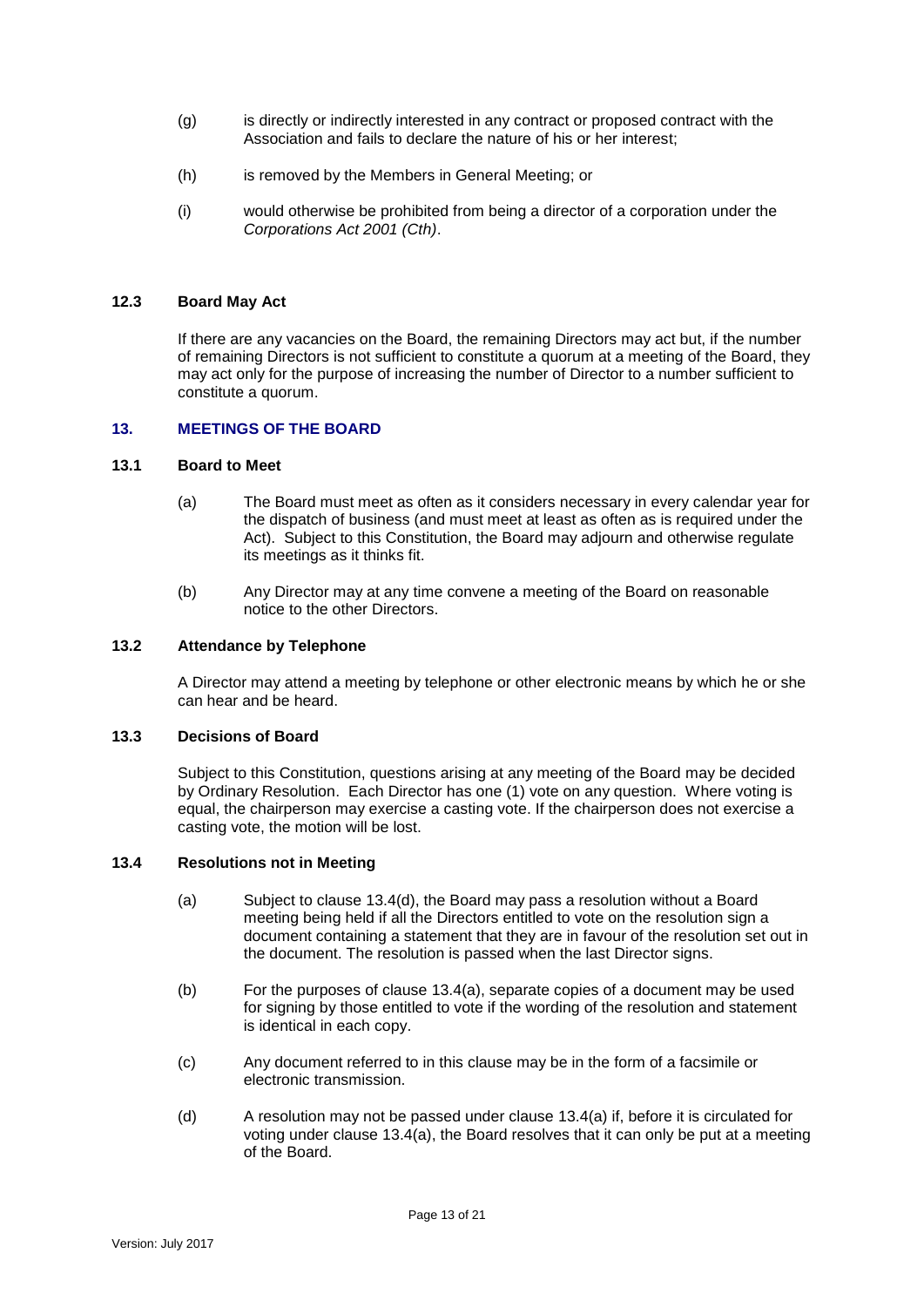(e) A resolution passed under this clause must be recorded in the minute book.

### **13.5 Quorum**

At meetings of the Board the number of Directors whose presence is required to constitute a quorum is 5

### **13.6 Chairperson**

The Board must appoint one of the Directors as its chairperson. The chairperson will act as chair of any Board meeting or General Meeting at which he or she is present and unless the Board decides otherwise is the nominal head of the Association. If the chairperson is not present, or is unwilling or unable to preside at a board meeting the remaining Directors must appoint another Director to preside as chair for that meeting only.

### **13.7 Directors' Interests**

The Directors must comply with sections 31 and 32 of the Act regarding disclosure of interests and voting on contracts in which a Director has an interest.

# <span id="page-13-0"></span>**14. EXECUTIVE**

The Board may, from time to time, employ a chief executive and other personnel it considers necessary or appropriate, in each case for such period and on such conditions as the Board determines.

# <span id="page-13-1"></span>**15. DELEGATIONS**

The Board may, in writing, establish subcommittees and delegate to each of them the exercise of the functions of the Board that are specified in the instrument of delegation, other than:

- (a) this power of delegation; and
- (b) a function that is a function imposed on the Board by the Act, by any other law, or by resolution of the Association General Meeting.

# <span id="page-13-2"></span>**16. SEAL**

- (a) The Association will have a Seal on which its corporate name appears in legible characters.
- (b) The Seal may not be used without the express authorisation of the Board and every use of the Seal must be recorded in the minute books of the Association. The affixing of the Seal must be witnessed by two (2) Directors or by one Director and another person authorised by the Board for that purpose.

### <span id="page-13-3"></span>**17. ANNUAL GENERAL MEETING**

- (a) An Annual General Meeting of the Association must be held in accordance with the Act and this Constitution and on a date and at a venue to be determined by the Board.
- (b) All General Meetings other than the Annual General Meeting will be Special General Meetings.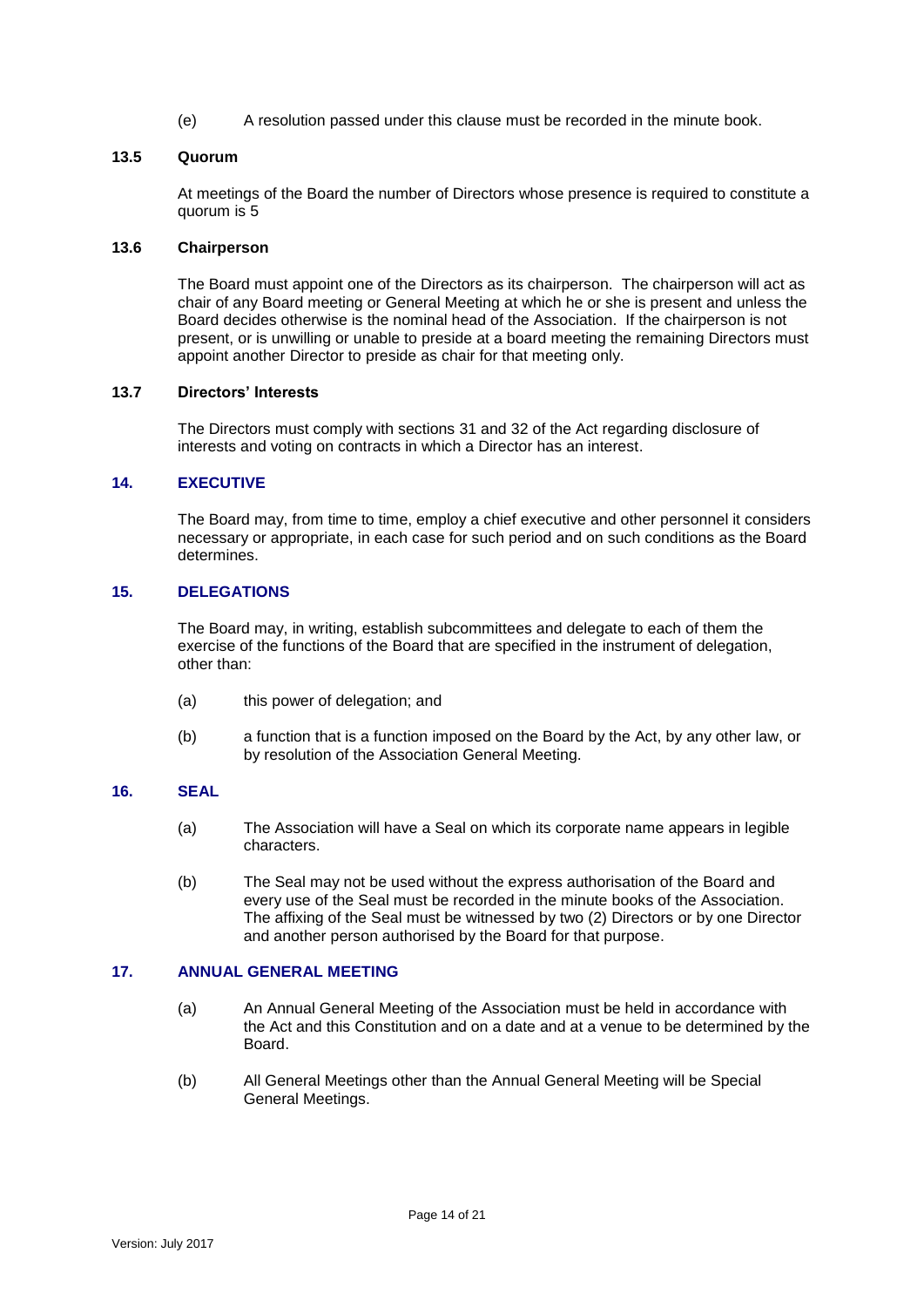### <span id="page-14-0"></span>**18. SPECIAL GENERAL MEETINGS**

#### **18.1 Special General Meetings may be held**

The Board may, whenever it thinks fit, convene a Special General Meeting of the Association.

### **18.2 Requisition of Special General Meetings**

- (a) On the requisition in writing of not less than twenty per cent (20%) of the total number of Full Members, the Board must, within one month after the receipt of the requisition convene a Special General Meeting for the purpose specified in the requisition.
- (b) Every requisition for a Special General Meeting must be signed by requisitioning Members, state the purpose of the meeting and be sent to the Association. The requisition may consist of several documents in a like form, each signed by one or more of the Members making the requisitions.
- (c) If the Board does not cause a Special General Meeting to be held within one month after the receipt of the requisition, the Members making the requisition may convene a Special General Meeting to be held not later than three (3) months after the receipt of the requisition.
- (d) A Special General Meeting convened by Members under this Constitution must be convened in the same manner, or as nearly as practical to the same manner, as a meeting convened by the Board and for this purpose the Board must ensure that the Members making the requisition are supplied free of charge with particulars of the Members entitled to receive a notice of meeting. The reasonable expenses of convening and conducting such a meeting must be borne by the Association.

### <span id="page-14-1"></span>**19. ATTENDANCE AT GENERAL MEETINGS AND APPOINTMENT OF DELEGATES**

- (a) Unless this Constitution expressly provides otherwise, Members and the Directors are entitled to attend General Meetings but only Full Members are entitled to vote.
- (b) Each Full Member, by notice to the Association, may appoint a natural person to act as its delegate in all matters connected with the Full Member and the Association. Subject to clause 19(e) and 19(f), the appointed delegate may exercise any of the Full Members powers in matters connected with the Full Member and the Association.
- (c) A Full Member may, by notice to the Association, revoke an appointment made under clause 19(b).
- (d) For all the purposes of this Constitution, a Full Member represented at a General Meeting by a Delegate is to be taken to be present in person at the meeting.
- (e) The Appointed Delegate cannot overrule a decision made by the School Principal.
- (f) When the School Principal and Appointed Delegate are both present at a meeting of the Association, the powers of the Full Member may be exercised by the School Principal only.
- (g) When the School Principal and the Appointed Delegate are both present at a meeting of the Association, the School Principal may, upon notice to the Association, confer the powers of the Full Member to the Appointed Delegate.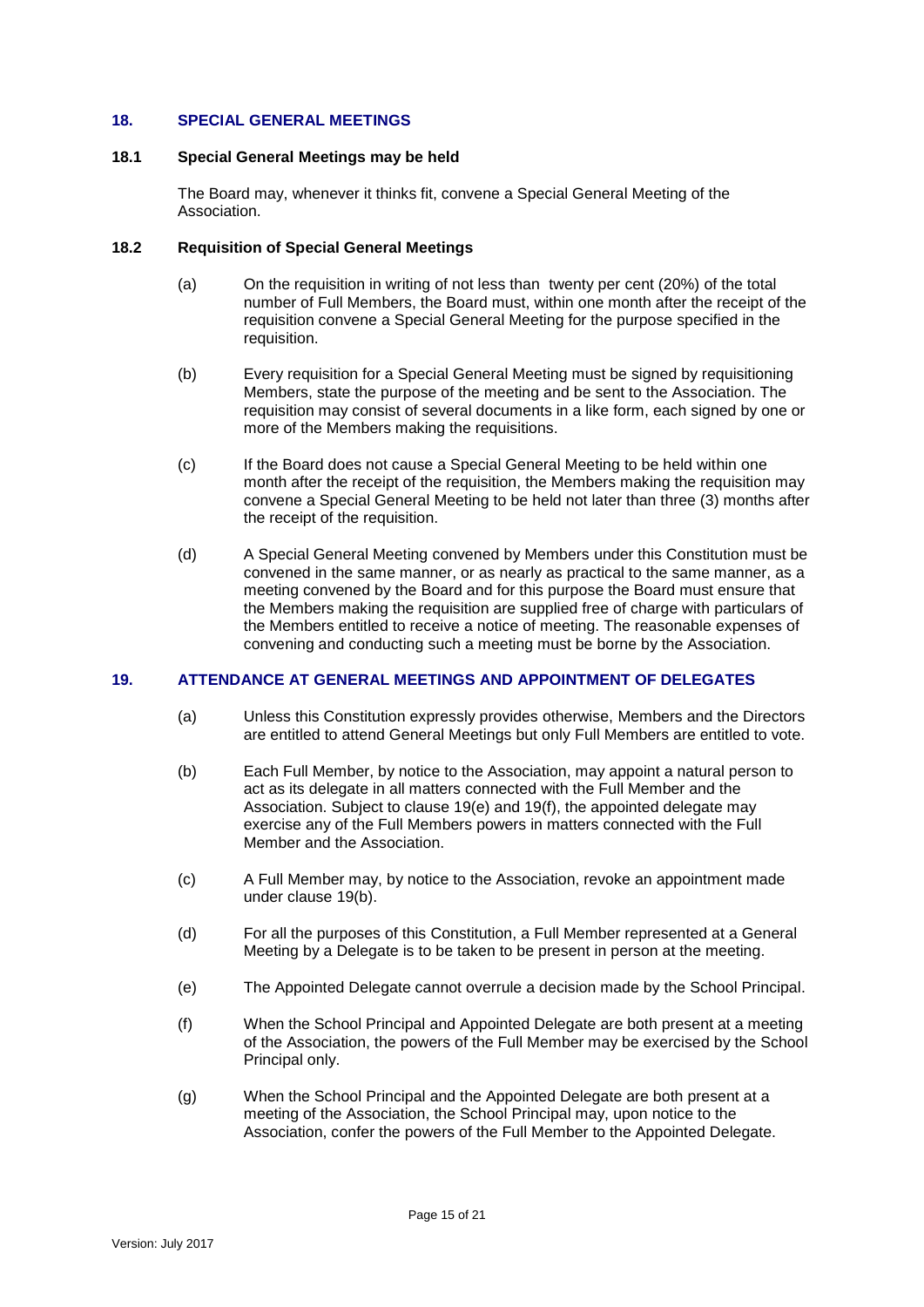# <span id="page-15-0"></span>**20. NOTICE OF GENERAL MEETING**

- (a) Notice of every General Meeting must be given to every Member and the Directors by the means authorised in clause 32.
- (b) A notice of a General Meeting must specify the place, day and hour of the meeting and state the nature and order of the business to be transacted at the meeting.
- (c) At least twenty-one (21) days' notice of a General Meeting must be given to those Members entitled to receive notice, together with:
	- (i) the agenda for the meeting;
	- (ii) any notice of motion received from Members entitled to vote.

# <span id="page-15-1"></span>**21. BUSINESS**

- (a) The ordinary business to be transacted at the Annual General Meeting includes the consideration of accounts and the reports of the Board and auditors, the election of Directors under this Constitution and the appointment of the auditors (if so required).
- (b) All business that is transacted at a General Meeting or an Annual General Meeting, other than those matters referred to in clause 21(a), is special business.
- (c) No business other than that stated on the notice for a General Meeting may be transacted at that meeting.

### <span id="page-15-2"></span>**22. PROCEEDINGS AT GENERAL MEETINGS**

# **22.1 Quorum**

No business may be transacted at any General Meeting unless a quorum is present at the time when the meeting proceeds to business. Subject to clause 22.3(a)ii, a quorum for General Meetings is 51% of Full Members.

# **22.2 Chairperson to preside**

The chairperson of the Board will, subject to this Constitution, preside as chairperson at every General Meeting except:

- (a) in relation to any election for which the chairperson of the Board is a nominee; or
- (b) where the chairperson of the Board has a conflict of interest.

If the chairperson of the Board is not present or is unwilling or unable to preside, the Full Members present must appoint another Director to preside as chair for that meeting only.

### **22.3 Adjournment of meeting**

- (a) If within half an hour from the time appointed for the General Meeting a quorum is not present, the meeting must be adjourned until the same day in the next week at the same time and place or to such other day, time and place as the chairperson determines. If at the adjourned meeting a quorum is not present within half an hour from the time appointed for the adjourned meeting
	- (i) if the meeting was convened on the requisition of Full Members under clause 18.2, the meeting will lapse; and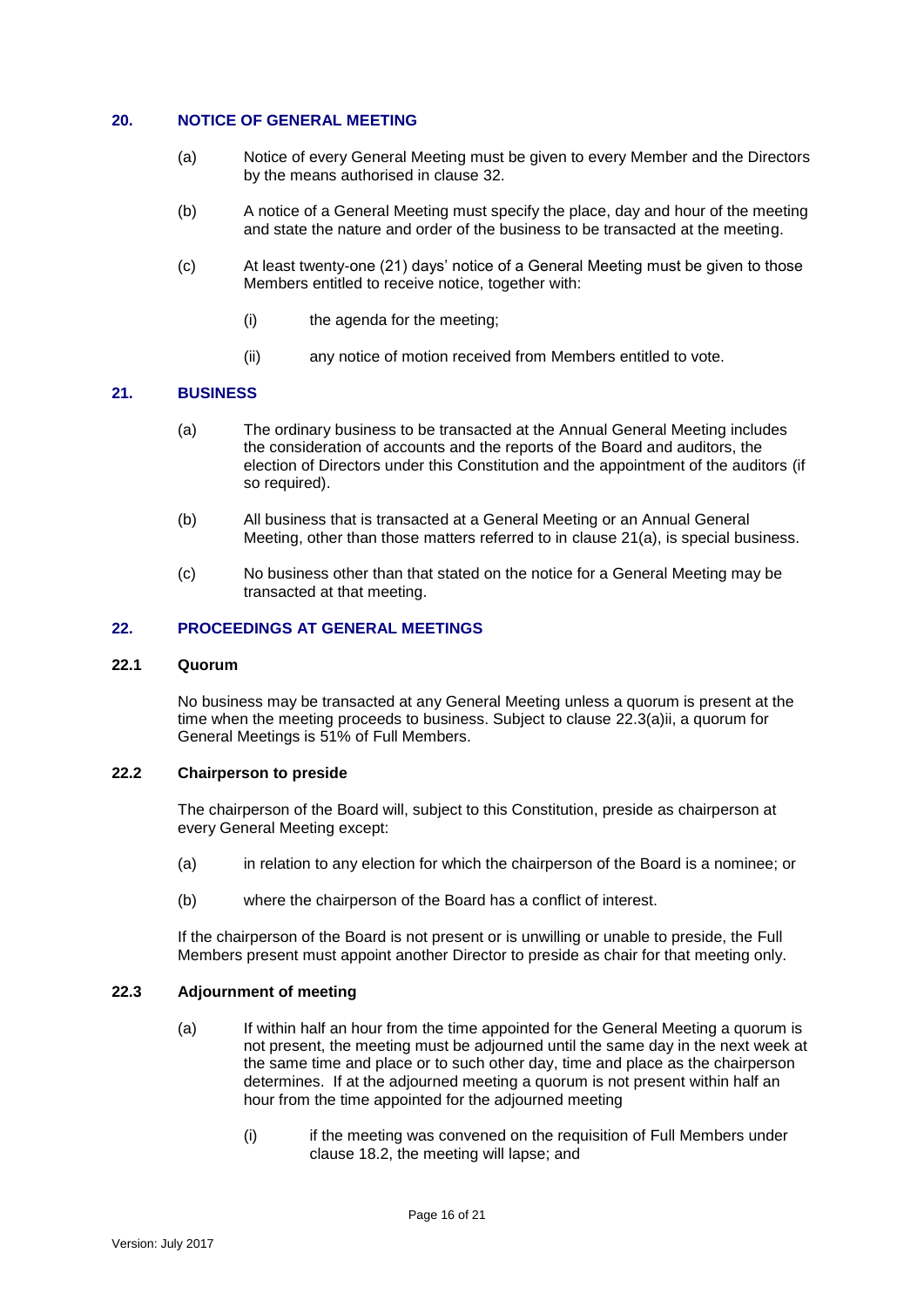- (ii) in any other case, those Full Members present will constitute a quorum.
- (b) The chairperson may, with the consent of any meeting at which a quorum is present, and must, if directed by the meeting, adjourn the meeting from time to time and from place to place but no business may be transacted at any adjourned meeting other than the business left unfinished at the meeting from which the adjournment took place.
- (c) When a meeting is adjourned for thirty (30) days or more, notice of the adjourned meeting must be given as in the case of an original meeting.
- (d) Except as provided in clause 22.3(c) it is not necessary to give any notice of an adjournment or the business to be transacted at any adjourned meeting.

# **22.4 Voting Procedure**

At any meeting a resolution put to the vote of the meeting will be decided on a show of hands unless a poll is (before or on the declaration of the result of the show of hands) demanded by:

- (a) the chairperson; or
- (b) a simple majority of Full Members present at the meeting.

# **22.5 Recording of Determinations**

A declaration by the chairperson that a resolution has on a show of hands been carried or carried unanimously or by a particular majority or lost and an entry to that effect in the book containing the minutes of the proceedings of the Association is conclusive evidence of the fact without proof of the number of the votes recorded in favour of or against the resolution.

# <span id="page-16-0"></span>**23. VOTING AT GENERAL MEETINGS**

### **23.1 Members entitled to vote**

Each Full Member is entitled to one (1) vote at General Meetings.

### **23.2 Chairperson may not exercise casting vote**

The chair of a General Meeting does not have a casting vote.

# <span id="page-16-1"></span>**24. DISPUTE RESOLUTION PROCEDURE**

- (a) The dispute resolution procedure set out in this clause applies to disputes between a Member and:
	- (i) another Member; or
	- (ii) the Association.
- (b) The parties to the dispute must meet and discuss the matter in dispute, and, if possible, resolve the dispute within fourteen (14) days after the dispute comes to the attention of all parties.
- (c) If the parties are unable to resolve the dispute at the meeting or if a party fails to attend that meeting, then the parties may, within twenty four (24) days after the dispute first comes to the attention of both parties, refer the dispute to the State Sport Dispute Centre for resolution.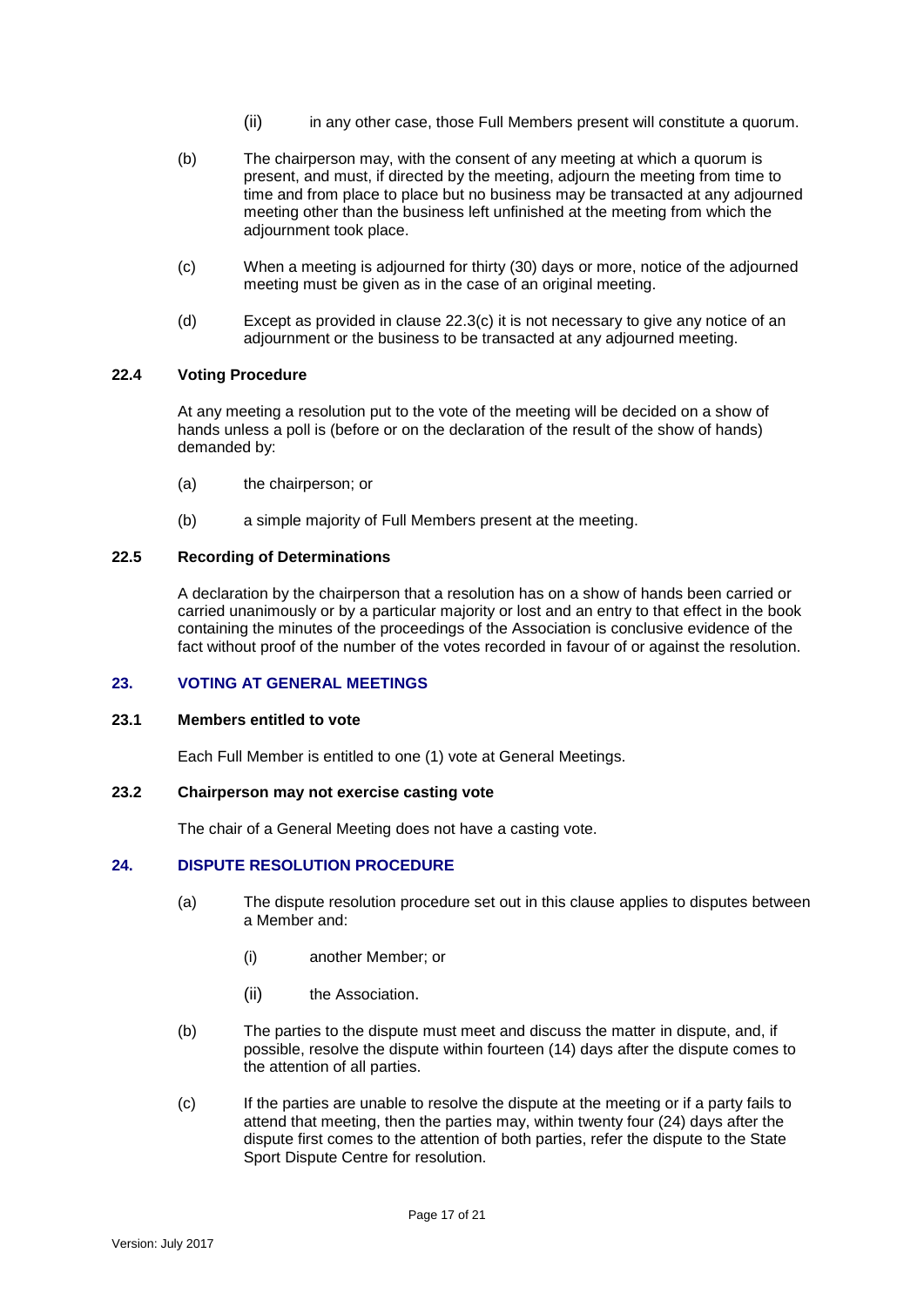- (d) The Board may prescribe additional grievance procedures in Regulations
- (e) In this clause 'Member' includes any former Member who was a Member not more than six months before the dispute occurred.

### <span id="page-17-0"></span>**25. RECORDS AND ACCOUNTS**

The Association must comply with its obligations under of the Act in respect of accounts, records and minutes.

### <span id="page-17-1"></span>**26. AUDITOR**

If the association is legally required to have an annual audit:

- (a) A qualified auditor must be appointed at each Annual General Meeting as the Association's auditor (**Auditor**) for the then current Fiscal Year.
- (b) Any vacancy occurring during the year in the office of Auditor must be filled by the Board.
- (c) The Auditor has power at any time to call for the production of all books, accounts and other documents relating to the affairs of the Association.

If the Association is not legally required to have an annual audit but chooses to do so:

- (d) An auditor may be appointed at each Annual General Meeting as the Association's auditor for the then current FiscalYear.
- (e) If the Annual General Meeting appoints an auditor, any vacancy occurring during the year in the office of auditor must be filled by the Board.
- (f) The auditor has power at any time to call for the production of all books, accounts and other documents relating to the affairs of the Association.

#### <span id="page-17-2"></span>**27. APPLICATION OF INCOME**

- **27.1** The income and property of the Association must be applied solely towards the promotion of the Objects.
- **27.2** Except as prescribed in this Constitution or the Act, no portion of the income or property of the Association may be paid or transferred, directly or indirectly or whether by way of dividend, bonus or otherwise, to any Member or any associate of a Member.
- **27.3** Subject to clause 27.4, nothing in clauses 27.1 or 27.2 prevents a payment in good faith to any Member:
	- (a) in accordance with clauses [3](#page-4-0) and 27.1 where that Member is a not-for-profit entity with a similar purpose to the Association;
	- (b) for any services actually rendered to the Association whether as an employee, Director or otherwise;
	- (c) for goods supplied to the Association in the ordinary and usual course of operation;
	- (d) for interest on money borrowed from any Member;
	- (e) for rent for premises demised or let by any Member to the Association;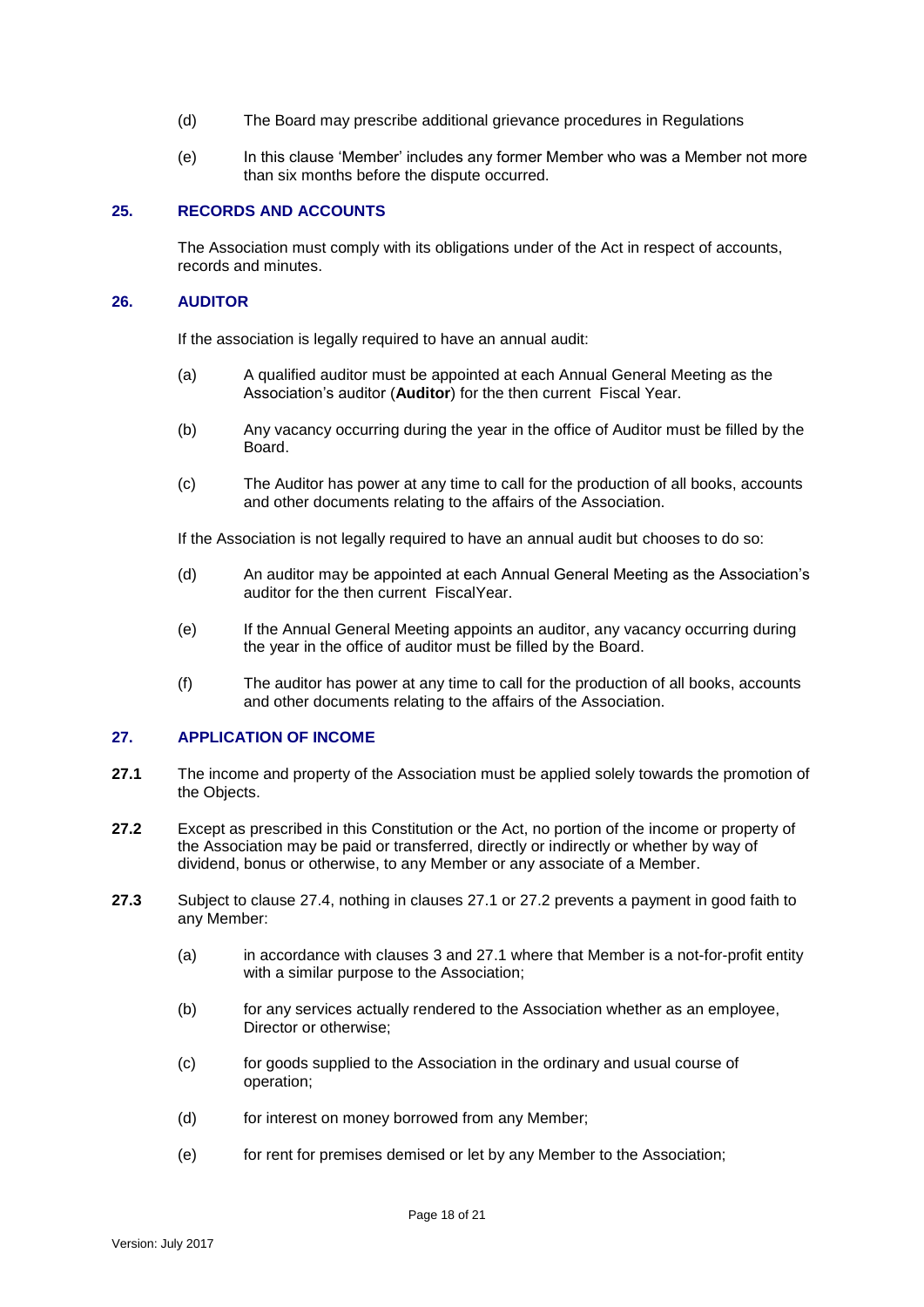- (f) for any reasonable out-of-pocket expenses incurred by the Member on behalf of the Association.
- **27.4** No payment made under clause 27.3 may exceed the amount ordinarily payable between ordinary commercial parties dealing at arm's length in a similar transaction.

# <span id="page-18-0"></span>**28. WINDING UP**

Subject to this Constitution, the Association may be wound up or deregistered in accordance with the Act.

### <span id="page-18-1"></span>**29. DISTRIBUTION OF ASSETS ON WINDING UP**

- (a) If, on winding up, dissolution or deregistration of the Association and after satisfaction of all the Association's debts and liabilities, there remain surplus assets (as defined in the Act) those surplus assets must not be paid to or distributed amongst the Members but must be distributed to another organisation or organisations which has objects similar to the Objects and a constitution which prohibits the distribution of income and property to Members.
- <span id="page-18-2"></span>(b) The organisation or organisations to whom the distribution is to be made under clause 29(a) may be determined by the Members in General Meeting at or before the time of winding up, dissolution or deregistration,

# **30. CONSTITUTION**

# **30.1 Alteration of Constitution**

- (a) Subject to clause 30.1(b), this Constitution may be repealed or altered or a new provision may be added by Special Resolution passed at a duly convened General Meeting.
- (b) The Board may, by Ordinary Resolution, make an amendment that it considers necessary to ensure that the Association achieves or maintains exemption from a tax.

### <span id="page-18-3"></span>**31. REGULATIONS**

# **31.1 Board to formulate Regulations**

The Board may make and amend rules, regulations, by-laws or policies (**Regulations)** for the proper advancement, management and administration of the Association, the advancement of the purposes of the Association and Football in South Australia as it thinks necessary or desirable, including without limitation regulations governing:

- (a) the conduct of Football programs (including but not limited to the rules of Football programs and codes of conduct);
- (b) the conduct of meetings;
- (c) the resolution of disputes;
- (d) discipline of Members and Participants for breaches of this Constitution or the Regulations; and
- (e) any other matter in respect of which this Constitution authorises the Board to make Regulations or which the Board considers is necessary or appropriate for the good governance of the Association and its affairs.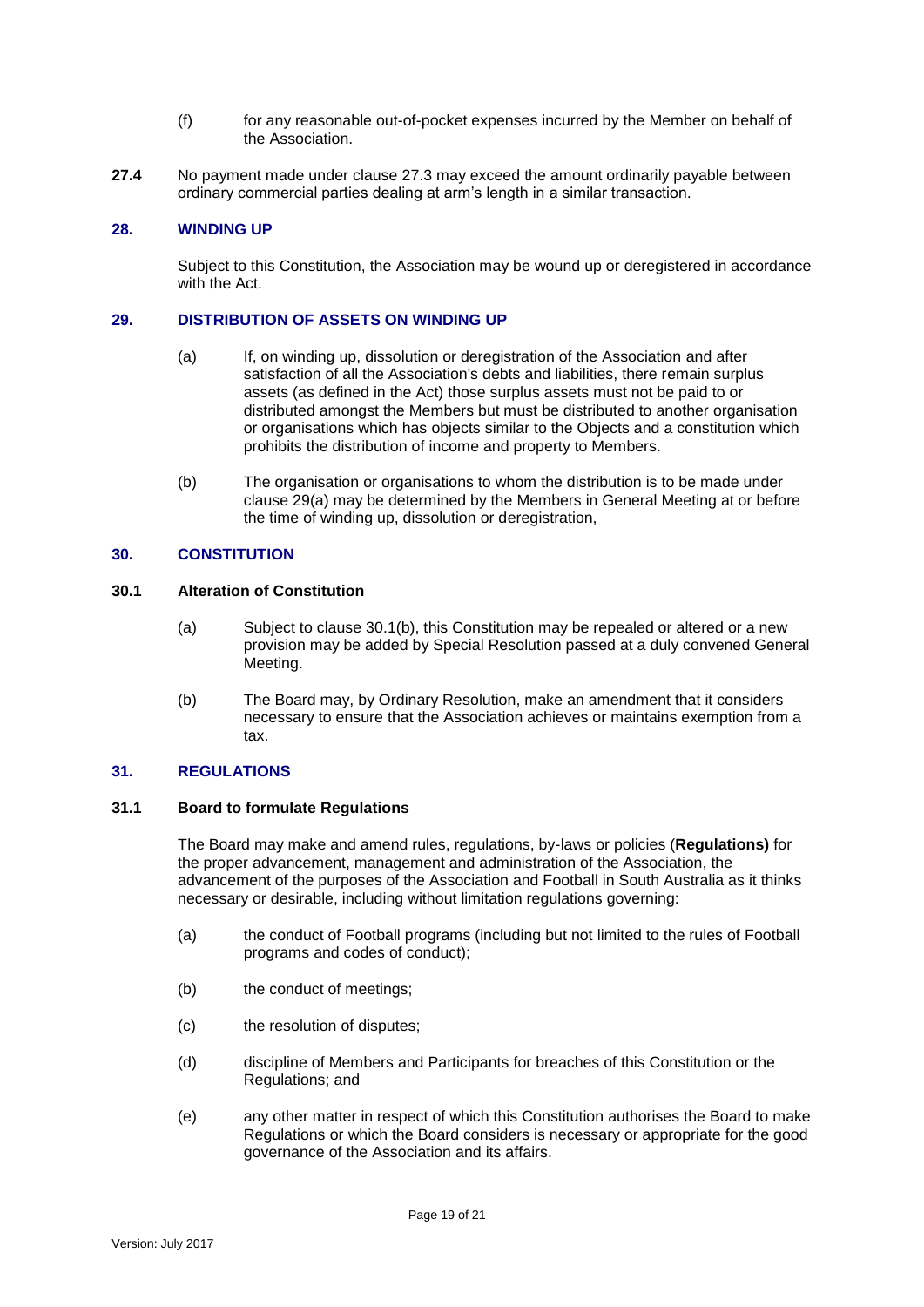The Regulations must be consistent with the Constitution.

# **31.2 Regulations Binding**

All Regulations are binding on the Association and all Members.

## **31.3 Publication of Regulations**

Regulations and any amendments, alterations or other changes to or interpretations of the Regulations may be communicated to Members by a notice on the Association's website or in any journal or publication which is published by or on behalf of the Association and which is circulated by the Association to the Members.

# <span id="page-19-0"></span>**32. NOTICE**

- (a) Any notice required or authorised by this Constitution to be given to a Member may be served on the Member personally or by sending it through the post in a prepaid envelope addressed to the Member at the Member's last known place of business or by facsimile, email or other electronic means or by its insertion on the Association's website or in any journal or publication which is published by or on behalf of the Association and which is circulated by the Association to its members.
- (b) Any notice required or authorised by this Constitution to be given to the Association may be served by delivering it personally to the Association at its registered office or by sending it through the post in a prepaid envelope addressed to the Association at the registered office.
- (c) A notice served by post will be taken to have been received by the recipient on the second working day after it was posted.
- (d) A notice served by facsimile, email or other electronic means will be taken to have been received by the Member two hours after it was sent.

## <span id="page-19-1"></span>**33. PATRONS AND VICE PATRONS**

The Association at its Annual General Meeting may appoint annually on the recommendation of the Board a chief patron and as many vice patrons as it considers necessary, subject to approval of that person or persons.

# <span id="page-19-2"></span>**34. INDEMNITY**

- (a) Every Director and employee of the Association is entitled to be indemnified out of the property and assets of the Association against any liability incurred by them in their capacity as Director or employee in defending any proceedings, whether civil or criminal, in which judgement is given in their favour or in which they are acquitted or in connection with any application in relation to any proceedings in which relief is granted by the Court.
- (b) The Association must indemnify its Directors and employees against all damages and losses (including legal costs) for which any such Director or employee may be or become liable to any third party in consequence of any act or omission:
	- (i) in the case of a Director, performed or made in good faith whilst acting on behalf of and with the authority, express or implied of the Association; and
	- (ii) in the case of an employee, performed or made in good faith in the course of, and within the scope of their employment by the Association.